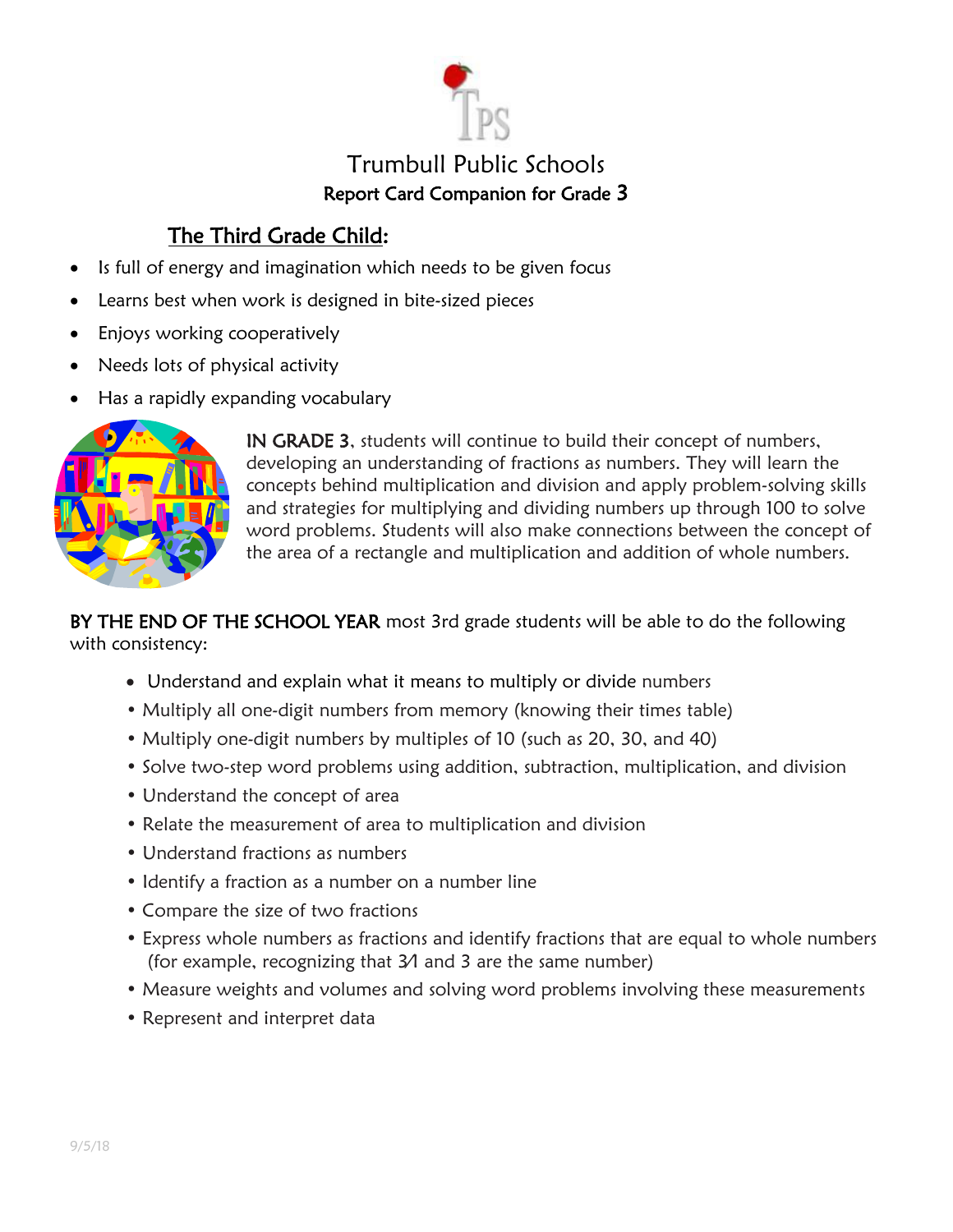

# Trumbull Public Schools Report Card Companion for Grade 3 Trimester 1 Expectations for Mathematics

### Numerical Operations and Algebraic Thinking

- Use place value understanding to round whole numbers to the nearest 10 or 100.
- Add and subtract within 1,000 using strategies based on place value, properties of operations, and/or the relationship between addition and subtraction.
- Represent and solve problems using multiplication and division.
- Understand properties of multiplication and the relationship between multiplication and division. Multiply and divide within 100.
- Understand properties of multiplication.
- Multiply within 100.

#### Quantity, Measurement, and Data

Represent and interpret data on bar-graphs and picto-graphs.



## **Geometry**

Not assessed in Trimester 1

#### Basic Fact Fluency

Basic Facts are assessed six times each trimester. In Trimester 1 students are assessed on addition and subtraction problems. The report card shows the number of correct responses for each assessment out of 40 problems. Students have 2.5 minutes to complete the assessment. The expectation is for grade 3 students to solve all problems correctly.

| Tri-1 Basic Fact Assessments 1, 2, 3 | Tri-1 Basic Fact Assessments 4, 5, 6 |
|--------------------------------------|--------------------------------------|
| <b>Addition Facts (40 problems)</b>  | Subtraction Facts (40 problems)      |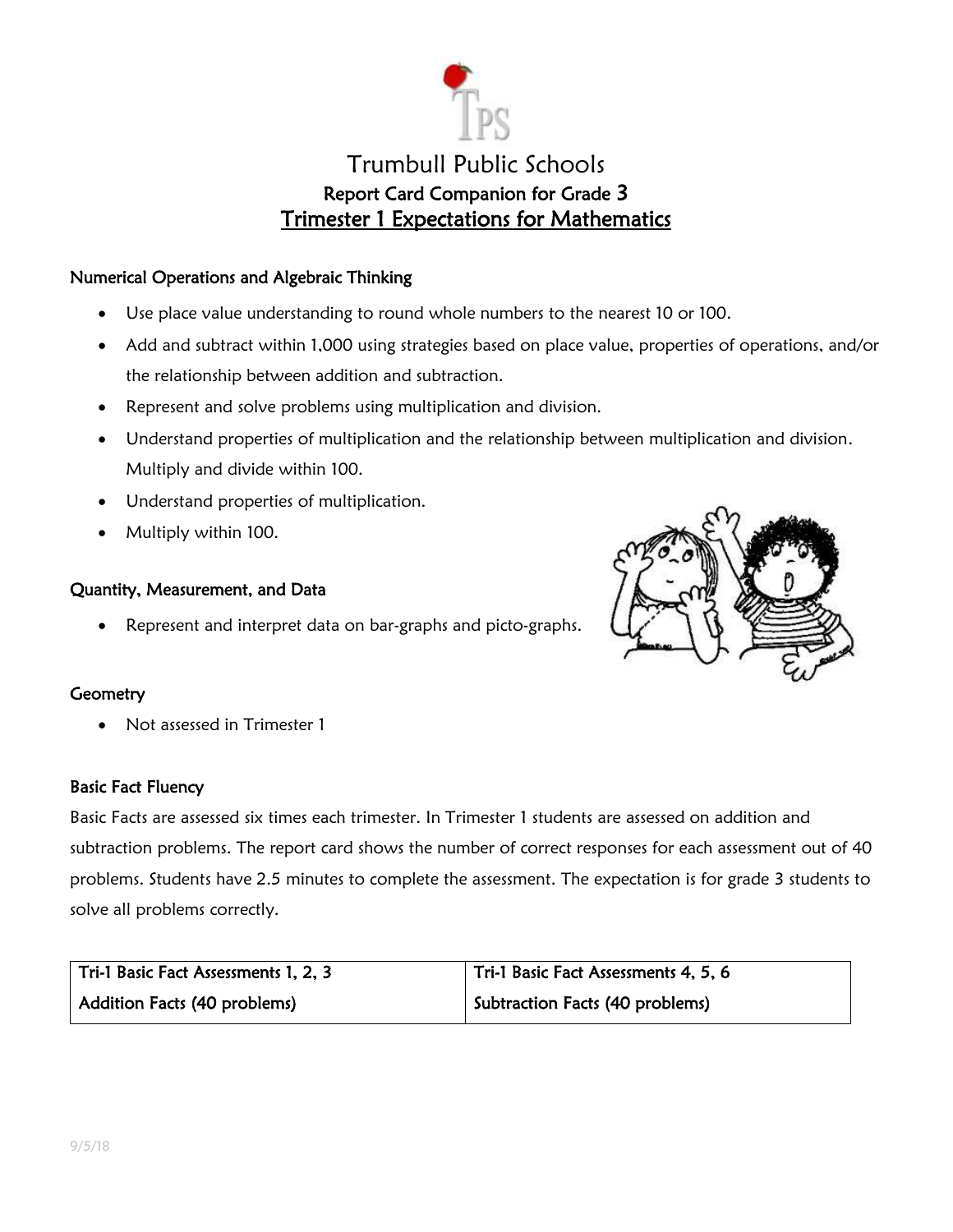# Trumbull Public Schools Report Card Companion for Grade 3

# Trimester 2 Expectations for Mathematics

## Numerical Operations and Algebraic Thinking

- Represent and solve problems involving multiplication and division.
- Understand properties of multiplication and the relationship between multiplication and division. Multiply and divide within 100.
- Solve two step word problems involving the four operations, and identify and explain patterns.
- Use place value understanding to round whole numbers to the nearest 10 or 100.
- Add and subtract within 1,000 using strategies based on place value, properties of operations, and/or the relationship between addition and subtraction. Multiply onedigit whole numbers by multiples of 10.
- Develop an understanding of fractions as numbers.

## Quantity, Measurement, and Data

- Solve problems involving measurement and estimation of intervals of time, liquid volumes, and masses of objects.
- Understand concepts of area and relate area to multiplication and to addition.
- Recognize perimeter as an attribute of plane figures and distinguish between linear and area measures.
- Generate measurement data by measuring lengths using rulers mark with halves and fourths of an inch. Show data by creating line plots.

#### **Geometry**

- Reason with shapes and their attributes.
- Understand that shapes in different categories may share attributes and that the shared attributes can define a larger category.

## Basic Fact Fluency

Basic Facts are assessed six times each trimester. In Trimester 2, grade 3 students are assessed on

multiplication problems only. The report card shows the number of correct responses for each assessment

out of 30 problems. Students have 2.5 minutes to complete the assessment. The expectation is for grade 3

students to solve all problems correctly.

## Tri-2 Basic Fact Assessments 1-6: Multiplication Facts (30 problems)